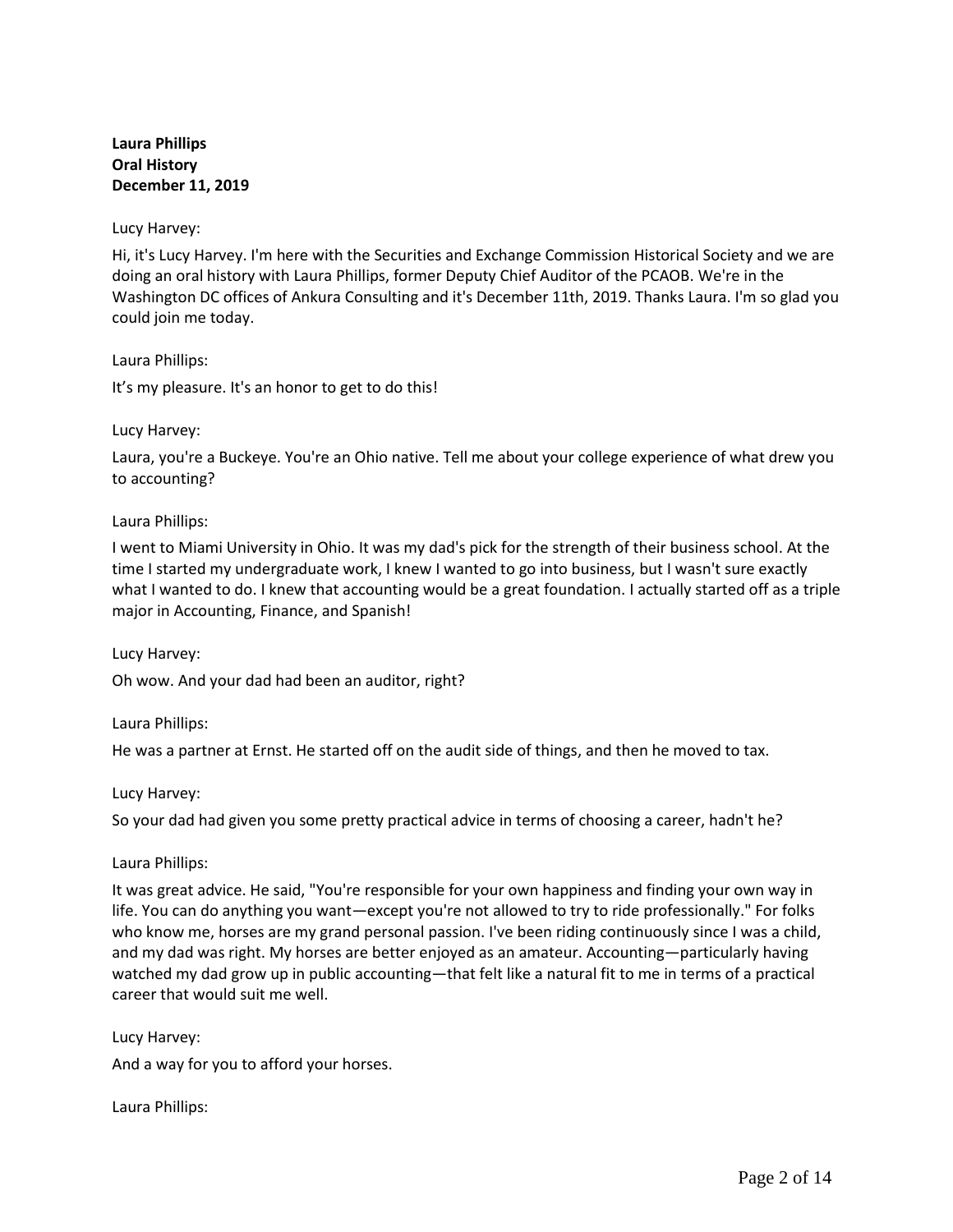## Indeed!

## Lucy Harvey:

What kind of training and experience did you get in your early career (sic. assignments) which was at Ernst & Young, is that right?

## Laura Phillips:

It was Ernst & Young—at the time I joined the firm. Ernst & Ernst, and Ernst & Whinney, when my dad was there. Ernst & Young by the time I joined. And like a lot of folks, early in my career I had a really broad base of clients. Ultimately, I specialized in financial services. At that point, most of my clients were banks and broker dealers.

## Lucy Harvey:

And you were aiming for the national office, right?

## Laura Phillips:

Well, I had made a deal with myself: When I started in public accounting, I wasn't positive at the outset whether that would be the right career path for me. I decided that I'd give it at least five years, make manager, and then make a decision about whether that was the right long-term career path for me. When I hit that milestone, I really liked what I was doing. So I decided if I wanted a long-term career in public accounting, I ought to find myself a national office rotation. And that's what I set out to do.

### Lucy Harvey:

And you got some pretty amazing experience at the national office, right? Will you talk about those experiences?

## Laura Phillips:

Sure. My banking background became the entree to the National Financial Services practice in New York. I was in the Cleveland practice office when I interviewed for the national residency, and initially received the feedback that I hadn't gotten it because they'd wanted someone more seasoned. As I recall, the person who was supposed to go backed out, and they called me and said, "You're younger than we wanted, but if you can be here within three weeks, you can have it." And that was the first relocation my husband and I did! Extra challenging to do it in just three weeks!

## Laura Phillips:

It was a spectacular experience, indeed, as I started to really broaden my network. I saw even more of the corner-case type things that were happening at the firm. And I didn't know it at the time, but it started to become really great preparation for what I was going to want to do with the PCAOB. I started to consult nationally on matters involving FDICIA—the FDIC Improvement Act. That was the regulatory reaction to the savings & loan crisis and big banks ended up needing to do substantially the same kind of reporting on internal control as the Sarbanes–Oxley Act would later require of all public companies.

## Laura Phillips:

I didn't know it at the time, but FDICIA was really a giant field test of what was later to come. I got a chance to see audits of internal control as a practicing auditor, and how you would do that work in the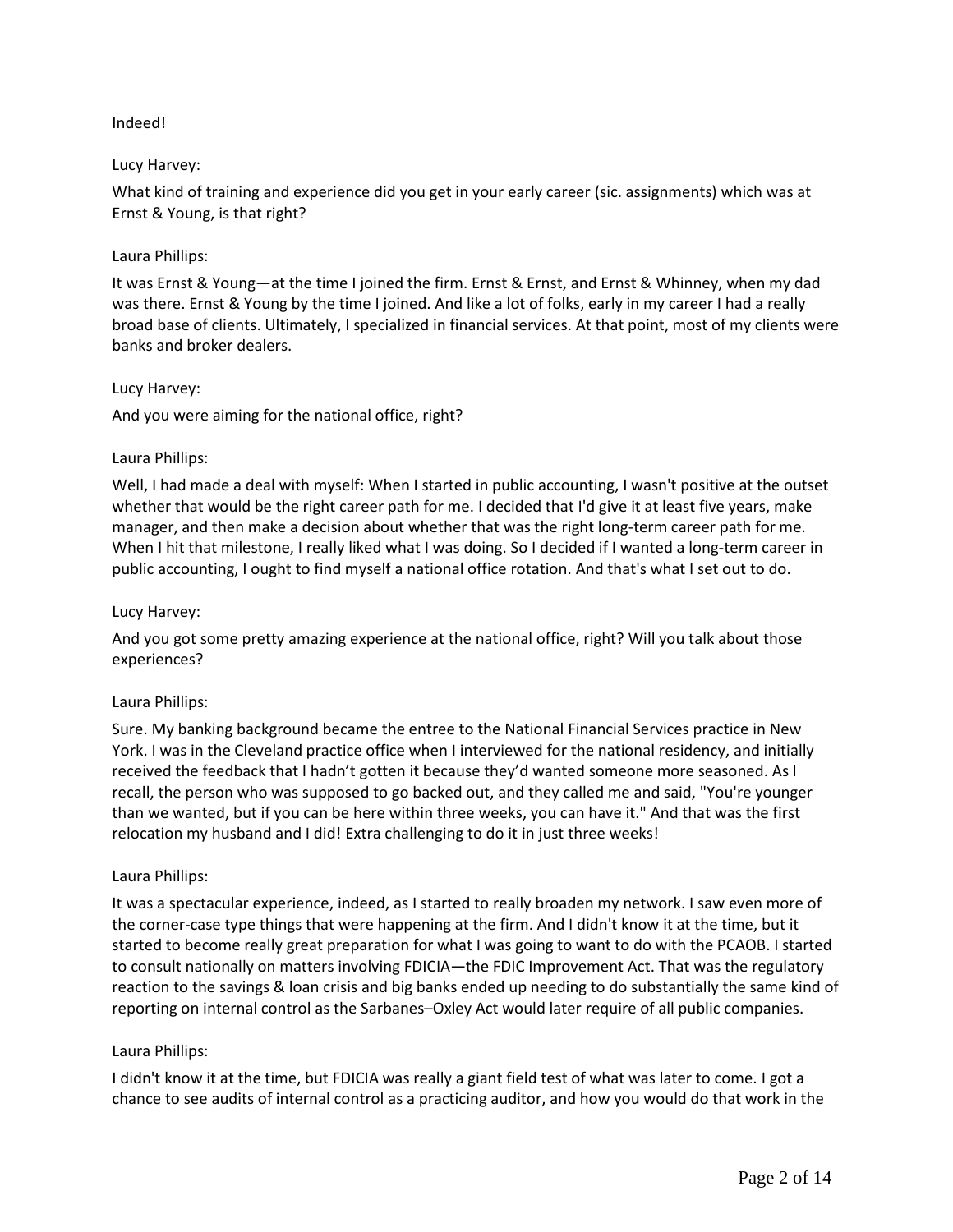field. And then handling the firm's national audit methodology on FDICIA and dealing with all those national consultations was another perspective.

Lucy Harvey:

You also got some AICPA experience, right?

## Laura Phillips:

I did. I ended up with two separate national rotations, the first one in New York, in National Financial Services, and then another one back in Cleveland, in the National AABS Standards practice. And yes, I assisted at the AICPA's Auditing Standards Board and their work, which was a really interesting developmental experience for me to get to see more closely the interplay between the firms' methodology and the auditing standards. And how did the firms' methodologies differ? How did the auditing standards in fact accommodate slightly different approaches within a firm's more detailed audit methodology?

## Lucy Harvey:

And then you were a working auditor when Enron hit. So what did that feel like? And Anderson of course. Tell me what your reaction to that was.

## Laura Phillips:

It was shock, both at Enron and when Anderson went down. Although I was relatively young in my career, I felt fortunate to have gotten perspective on what was happening at the other firms. I'd heard the discussions and debates around the Auditing Standards Board when I was in National. In terms of business development and acquiring new clients in the practice office, I'd also been involved in successor auditor work paper reviews and seeing other auditors work in that context.

## Laura Phillips:

I just had a strong sense that there wasn't anything uniquely inferior about Anderson, and there but for the grace could have gone any of the other big firms. It was a time to restore confidence in the audit profession as a whole and really improve the whole profession across the board.

### Lucy Harvey:

And then tell me what was your path to the PCAOB and why did you want to go work there?

## Laura Phillips:

I had a strong sense of public service and wanting to go help out. The PCAOB, as you know, is composed of the five Board members, only two of whom can be CPAs. What was going on in the press at the time was this hand-wringing, that this was going to be the equivalent of lay people setting surgical standards. The sentiment was that the PCAOB was going to make the profession worse, not better.

### Laura Phillips:

My internal reaction was "well, it's literally going to take an act of Congress to make them go away. It's going to be better for all of us, not just the profession, but the capital markets as a whole, if they make things better, not worse. They're going to need good senior staff and advisors to help out." And I knew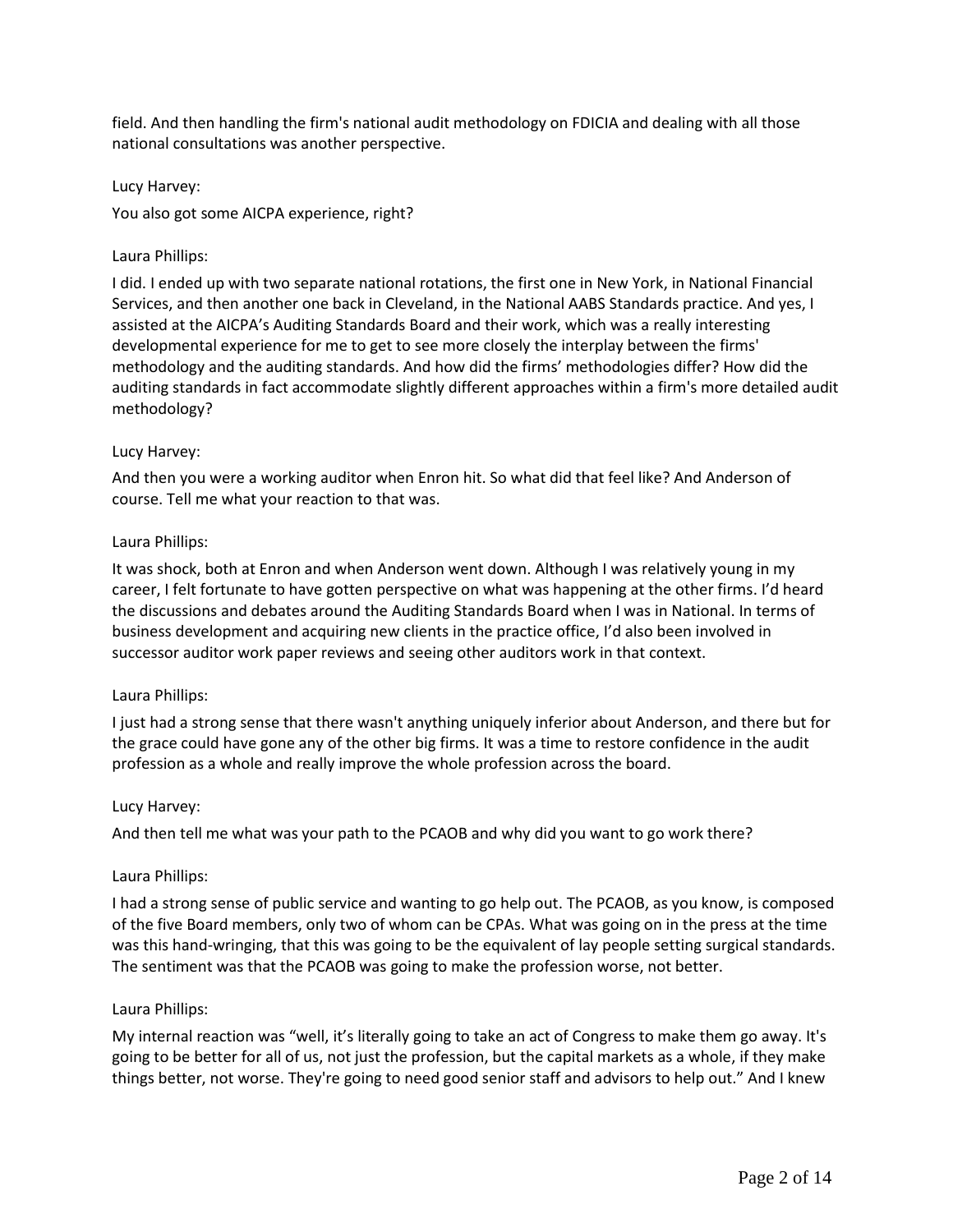the internal control standard would be one of the very first things on the agenda and I really wanted to be able to go help.

## Laura Phillips:

And so I pursued two paths. I was a voracious reader and listener of all things the PCAOB was doing. I remember listening to a recording of one of the Board's open meetings and Kayla Gillen, one of the original Board members, saying, "We're recruiting! If you have an interest, please apply on the website." So I did that. It was a form-driven application, that went to a recruiting firm that was doing the screening. It was a good thing that I also pursued a second path, which was personal networking.

### Laura Phillips:

Doug Carmichael was appointed the Board's first Chief Auditor. I managed through personal networking to get an introduction to Doug, and I approached him privately with, "I really want to come help on the standard setting staff."

### Lucy Harvey:

That's fantastic. On the first day, I think that you started, did you get something in the mail that basically was a rejection?

### Laura Phillips:

Yes! I can't remember the exact timing; it was definitely after I'd gotten my offer and accepted. But yes, I got a form rejection letter from the recruiting firm that was doing the screenings saying basically 'thank you for applying but you're not quite up to snuff.' Which in fairness to the firm, I think they were probably screening for more senior roles. But indeed, really good thing I'd pursued the other path!

### Lucy Harvey:

Yes. Really good thing. What was the culture of the PCAOB like in those early days?

## Laura Phillips:

Intensely mission-driven. Everyone there had a lot of energy for the Board's mission and felt a really heavy sense of responsibility to improve the profession, do the right thing for investors, and be really careful about the precedents we were setting.

### Lucy Harvey:

And I understand that it was a very small staff and everyone had several projects. So what were your projects?

### Laura Phillips:

Right off the bat, of course the internal control standard was first up, with the most urgency. I initially had great aspirations for how many standards I'd work on. We thought we would do more substantive standards, much more quickly. The risk assessment standards were next up. I was originally supposed to be the staff lead on those, too. It became very clear, very quickly, that it was going to be all internal control all the time for me, or near to it.

### Lucy Harvey: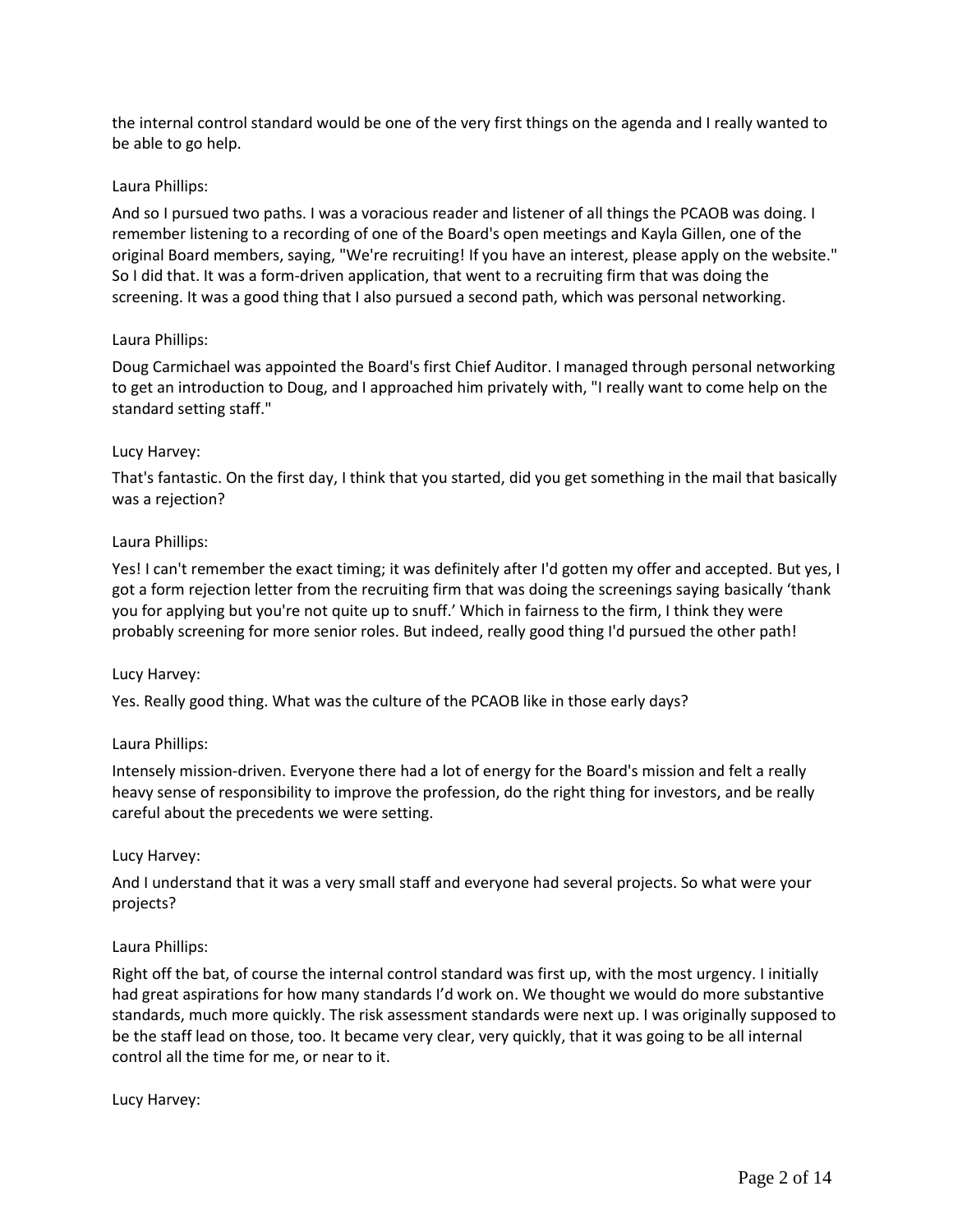You have said that AS2 "had a lot to shoulder," so explain that.

### Laura Phillips:

As I mentioned before, I had an appreciation for the way the auditing standards accommodated different detailed approaches in terms of the firms' methodologies within each firm. And as the PCAOB really got settled and matured—including for the first time having standard setting, enforcement, and inspections all under one roof—there needed to be some element of close convergence in the firms' audit methodologies. An integrated audit of internal control touches all phases of the audit.

### Laura Phillips:

So that was one of the first things that I think AS2 needed to shoulder: some element of convergence in the firm's methodologies that was going to need to happen anyway. There was probably a need for even more learning about auditing internal control than I appreciated, too. Particularly coming from my banking background, where auditing internal control already felt familiar. I think I underestimated the learning curve that would be really broad-based, and how few folks had that background at the time.

### Laura Phillips:

It was the first standard of real substance that the PCAOB was writing. So the Board needed to find their voice, what that looked like. I think there also was probably an element of enhancing audit quality. At least on some engagements, I think the audit engagement may have gotten more commoditized and in terms of being able to enhance audit quality, firms probably needed to make up some margin.

### Laura Phillips:

The adoption of AS2 and auditing internal control provided some cover for that, which was healthy and needed to happen anyway. So there's really a lot going on beyond just auditing internal control that AS2 ended up having to shoulder.

### Lucy Harvey:

You've also said that for the PCAOB, it was the first time they had the pen in their hand. Can you describe what that was like?

### Laura Phillips:

A lot of folks had initially expected that the PCAOB would delegate standard setting back to the AICPA. It became clear in the Board's early days, in terms of discharging their mission and protecting investors, that they weren't going to be able to do that. I already anticipated that decision in terms of why I wanted to be there. If they delegated standard setting back to the AICPA, it wouldn't have had near the appeal to me that it did, knowing that they'd be writing their own standards.

### Laura Phillips:

The Board members were as active as you would have wanted them to be regarding their duties and understanding what it means to have the pen. They appropriately wanted to articulate things that would make sense to both auditors and non-auditors. There's an element of setting auditing standards that's behavioral, too. The standards need to be effective in directing audit behavior, and there's necessarily a technical element to that.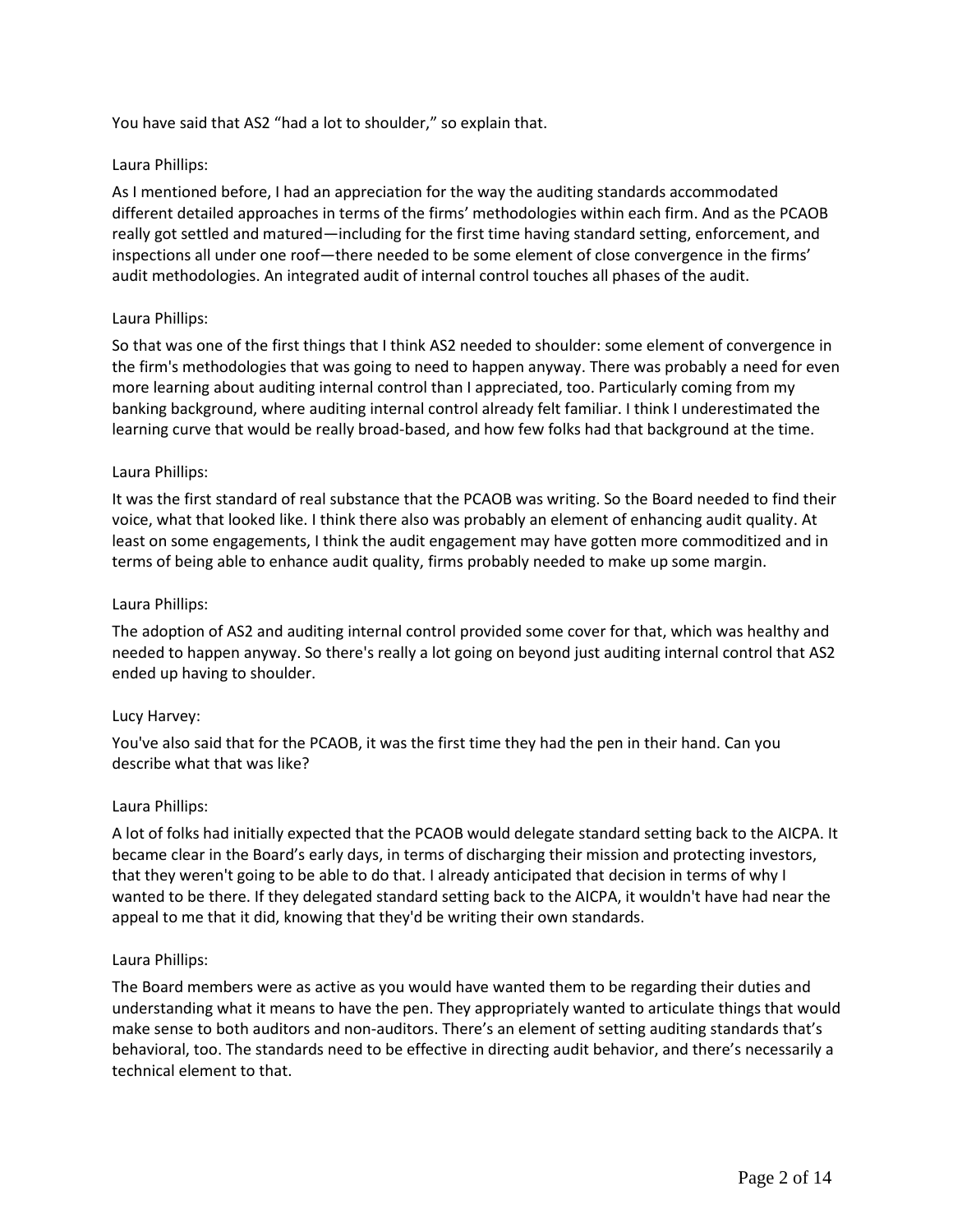## Lucy Harvey:

For the profession though, that was a big change. It was like things were going on in a black box, right? Because they had been in the room before.

## Laura Phillips:

I think that's an important change that you're highlighting. The Board certainly wasn't trying to create a black box or put the firms at any kind of disadvantage. That would be the antithesis of what the Board's about in terms of enhancing audit quality. It was more about the integrity of the due process. In terms of setting precedents and finding their way, the Board has some flexibility in how it sets up its rulemaking; since it's not a government agency, it's not subject to the Sunshine Act.

## Laura Phillips:

Particularly at that time and still today, it is set up with a lot of rigor. The intention was to protect the rigor of the due process, to create as good a draft as possible and expose it for public comment. Everyone comments, the PCAOB takes the comments on board, and then adopts a final standard.

## Laura Phillips:

But yes, it left out a lot of the debate that would have been happening at the Auditing Standards Board: What does that really mean? How would different firms translate that into methodology? Is there a better way to articulate it? Even if there wasn't necessarily a better way to articulate it, the firms would have had some dialogue as part of the Auditing Standards Board's process such that there would have been more of a common, shared understanding of what was really intended. There was a lot of depth to that communication that then got simplified in the PCAOB's process. More dimensions to the process that were compressed.

## Lucy Harvey:

Yeah. And you ended up writing AS2 in about four months. You proposed it in October 2003 and then waited for comment letters. So did you expect that you would then be going on to your next assignment and that was not, in fact, what happened, right?

## Laura Phillips:

There was a lot of time pressure because for large accelerated filers, the intention was adoption of 404 in 2004. Folks couldn't do that without an auditing standard in place. So there was an enormous amount of time pressure to get through this rigorous due process fast. I can't recall now whether the comment letter period on AS2 was 60 days or 90 days.

## Lucy Harvey:

I think it was 90. (https://pcaobus.org/Rulemaking/Docket008/2003-10-17 Release 2003-017.pdf According to the release it was 45 days)

## Laura Phillips:

There was at least some light criticism on whether that was too short. There was probably a Standing Advisory Group meeting in there that I would have had responsibility for preparing agenda materials and some other things. But the moment comment letters started to come in, we were already analyzing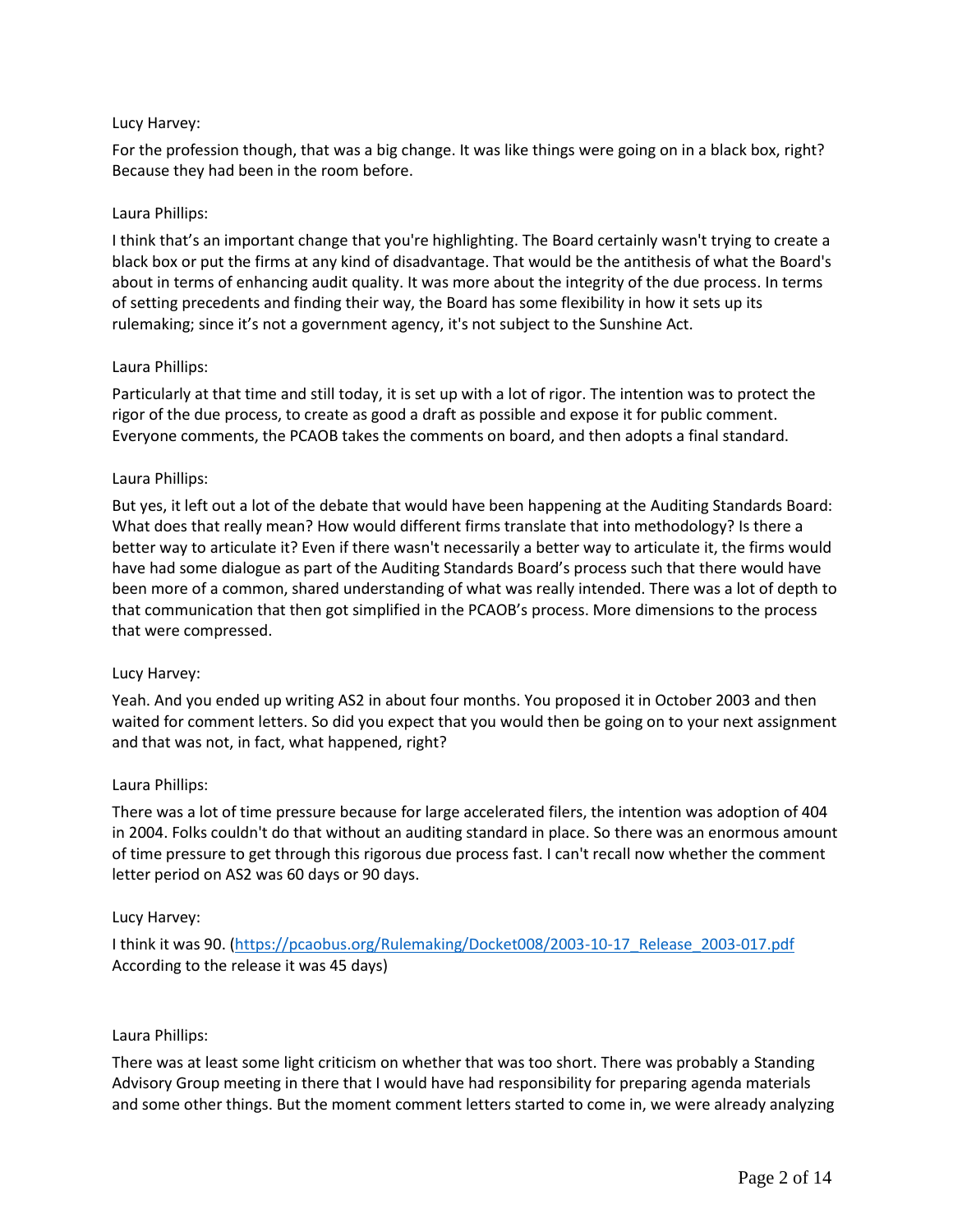them and really starting to think about the precedent setting again. How were we going to set up briefing papers and analysis? And the volume of comment letters that came was even greater than expected.

### Laura Phillips:

It would have fallen either right before or right after the holidays. But I do remember already having slew of comment letters that I was reading over the holidays. I try to normally take the time off between Christmas and New Year's, but that year, I was busily reading comment letters to be able to analyze them as fast as possible and then get together a really thorough briefing paper for the Board.

### Laura Phillips:

I remember reading every comment letter twice to be able to sort them in terms of major themes and comments and then further analyze them. We used a construct maybe loosely patterned after a preclear type process of what were the alternatives presented and pros and cons considered and rejected. I think it was a very strong process in terms of analyzing the comment letters, notwithstanding being done in such a compressed period of time.

### Lucy Harvey:

Then about five months later, the board adopts AS2 in March of 2004. But now it still needs to be approved by the SEC. So what's the reaction?

### Laura Phillips:

Fortunately, most folks' posture was to assume the SEC would approve it, and so they dug right in to understanding it and going to work on implementation, as opposed to directing their efforts at seeing if the SEC would make changes to it. The implementation questions came fast and furious and that then became one of the initial challenges for the Board, another precedent to set: what was the best mechanism to be able to address the questions that were coming.

## Lucy Harvey:

And you have said before that staff didn't necessarily realize they would be getting so many and that many of the questions were surprising, weren't they?

### Laura Phillips:

They ran the gamut. Some of them were very surprising. Some felt like an overreaction or something that wasn't intended and were easy to clarify. Others were more interesting in terms of more detailed fact patterns and understanding how would one apply the standard? But it became clear in terms of precedent setting that we needed mechanisms to better understand the questions that were arising. We created two private working groups that I chaired, one composed of auditors and one composed of issuers, and we would have both separate and joint meetings of those two working groups.

### Laura Phillips:

As you can imagine, the dialogues were different depending on whether you were meeting with the auditors and issuers separately or jointly, and that dialogue became a lot of the basis for the staff Q&As to come. We had rigorous public speaking schedules. We had lots of folks coming to visit in private meetings. We felt pretty plugged in, regarding the questions that were coming, but those two working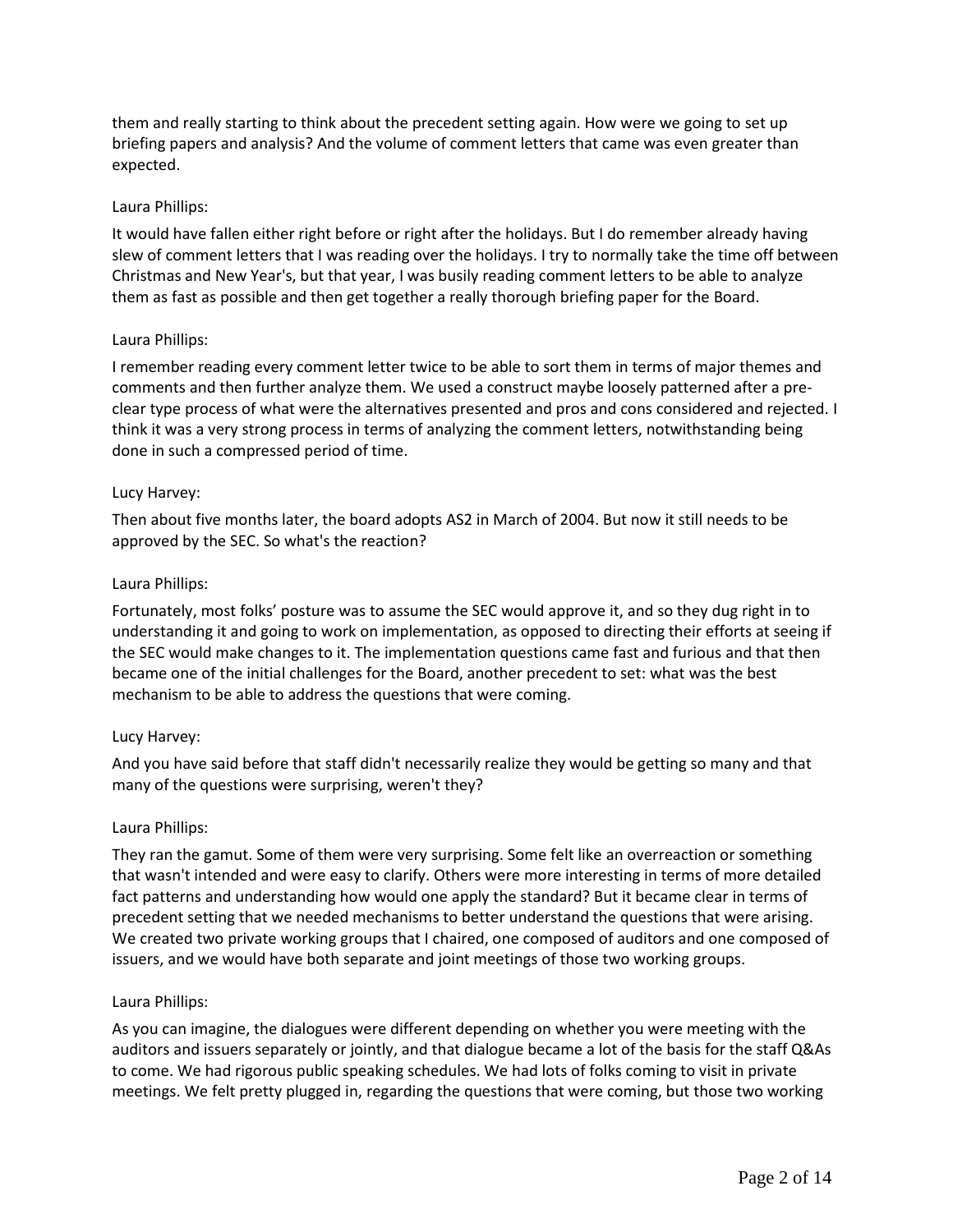groups were people who really invested a lot of time. They would come visit in Washington for full day meetings to talk in depth about what the implementation questions were and to give us a chance then to think about those and digest.

### Laura Phillips:

The next precedent to figure out was how to best deal with those implementation questions. In terms of the fairness of due process, we decided that staff guidance was the best solution. We believed it wasn't something that needed to be addressed at the Board level. These weren't things that we thought should result in changes in the standard itself but rather that they were implementation questions that could fairly be addressed in staff level guidance. At the same time, making that guidance available publicly so that everyone had equal access to it, was important.

### Lucy Harvey:

Equal access. And that was the first time that had been done too, Staff QAs?

### Laura Phillips:

There might've been inspection Q&As or something else, but it was the first time that the staff Q&As had been done interpreting an auditing standard that the Board had issued.

### Lucy Harvey:

Yeah. And so now AS2 is up for its first year of implementation. The PCAOB ends up releasing staff guidance three times and then the SEC has its first roundtable, and they're signaling that there's some interest in making changes. And so, what was your reaction at that time or the Board's reaction to all of this?

## Laura Phillips:

At that point in time, I'm not sure that I took it as strong signaling for change, but rather just an extension of the due process. It had been an enormous change and it was an appropriate point roughly a year after implementation to solicit feedback and do a check-in.

### Lucy Harvey:

Did you feel a lot of political pressure at that time?

## Laura Phillips:

Oh absolutely. I mean, coming to Washington I was terribly naive. I thought that coming to the PCAOB as a non-profit, not a government entity, that it would be this apolitical entity that would have a completely free hand do whatever it thought was right for public accounting. I had no idea what a committee of jurisdiction was. I had never dealt with government relations. And I completely underestimated how politicized it would be. Yes, the attention and politicization and polarization that would happen around the implementation of 404 was significant.

### Lucy Harvey:

So then after this SEC round table, PCAOB issues Q&As in response to that. And what is the reaction to those?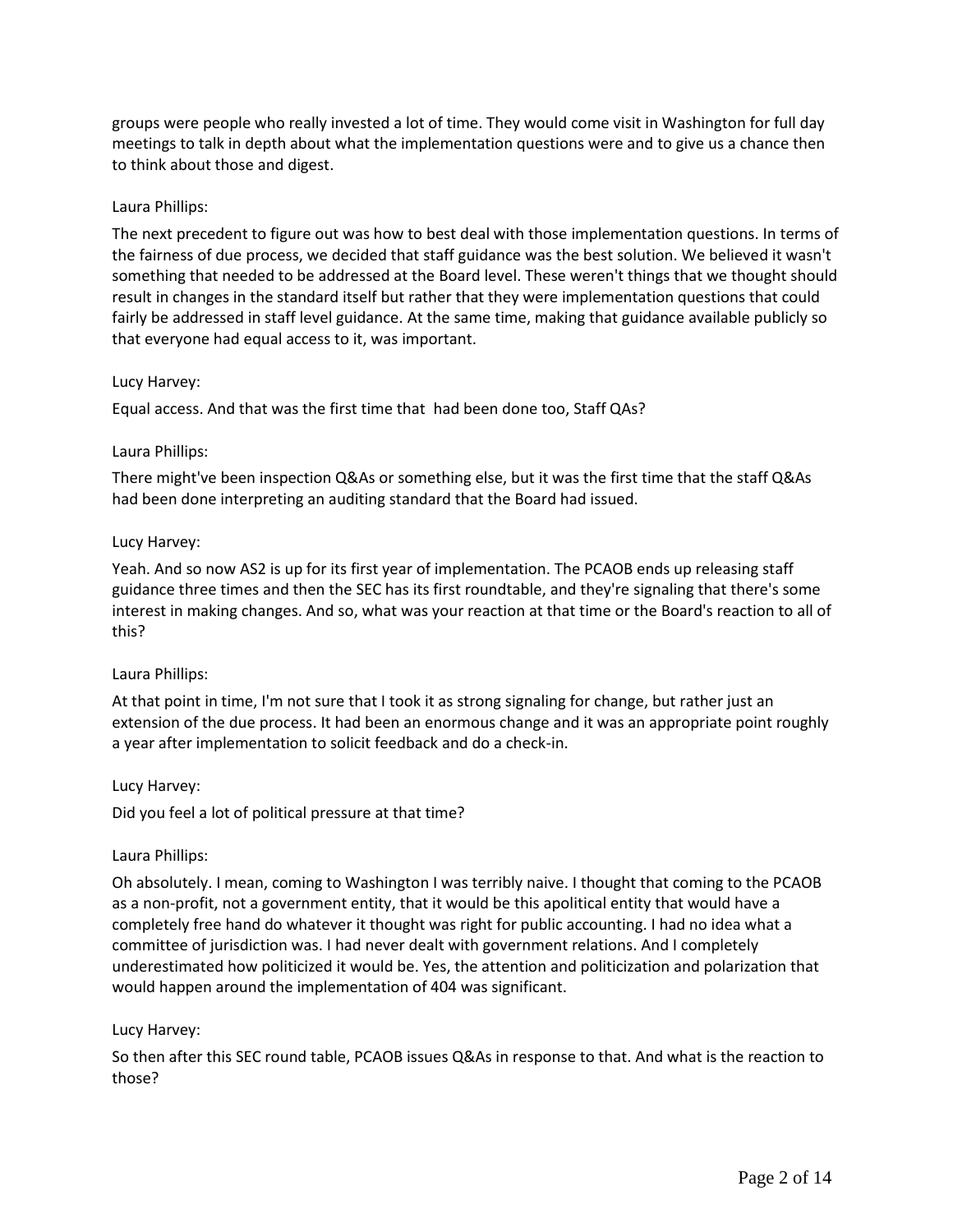## Laura Phillips:

At this point, my feeling was still 'the standard's not broken,' that it's still a matter of implementation. From my banking background and that experience, I had a good sense of what I was visualizing should happen and that an audit of internal control was very much a risk management exercise. This was about what could reasonably go wrong in a company's financial statements and how do you know that didn't happen? An audit of internal control is a rigorous process, but at the same time, you're obtaining reasonable assurance, not absolute assurance. And so I had a strong sense that if folks are having a bad experience with this, there's probably a misunderstanding somewhere because at the heart of it, it should be about good risk management.

## Lucy Harvey:

And did you see kind of this continuous flow of opposition? Was it renewed opposition, or it was just that the opposition kept flowing?

## Laura Phillips:

Well, at the practitioner level from the firms and certainly large issuers, at one point it felt like it was starting to settle down a bit in terms of folks understanding. It certainly wasn't a mature process yet, but it felt like it was starting to settle down a bit. But I think about the time that it felt like it might be starting to settle down then yes, it seemed like it fanned back up again. It was hard for me personally to interpret at that point if the way it was getting re-energized was representative of more broad-based issues or if that was more a function of the adeptness of certain voices to get a lot of attention.

## Lucy Harvey:

Right. Then the PCAOB released their first 4010 report describing the inspection results after the first year of implementation of 404, and was that a milestone?

## Laura Phillips:

I think it was a big milestone. It was really important to the Board, in relation to realizing the PCAOB's potential of having standard setting, inspections, and enforcement all under one roof and being able to provide fast feedback to the firms on the application of AS2. And the approach taken was important. It certainly wasn't just friendly coaching, but at the same time, it was strategic that the regulatory response would be restrained and not put the firms under too much scrutiny immediately.

## Laura Phillips:

Again, the feeling of time pressure, to be able to get the firms good feedback…and good feedback meaning that the inspections staff wasn't just picking up the standard, reading it cold, and making some decisions but rather that we were closely collaborating behind the scenes and getting together in conference rooms and talking through "Here's what we're seeing in the work papers. This looks like it is or isn't the kind of response that was intended in the standard. Here's the sort of inspection finding that we're getting ready to tee up. Is that a fair criticism? How should we describe that?" So there was a lot of collaboration behind the scenes between the inspections and standard setting groups.

## Lucy Harvey: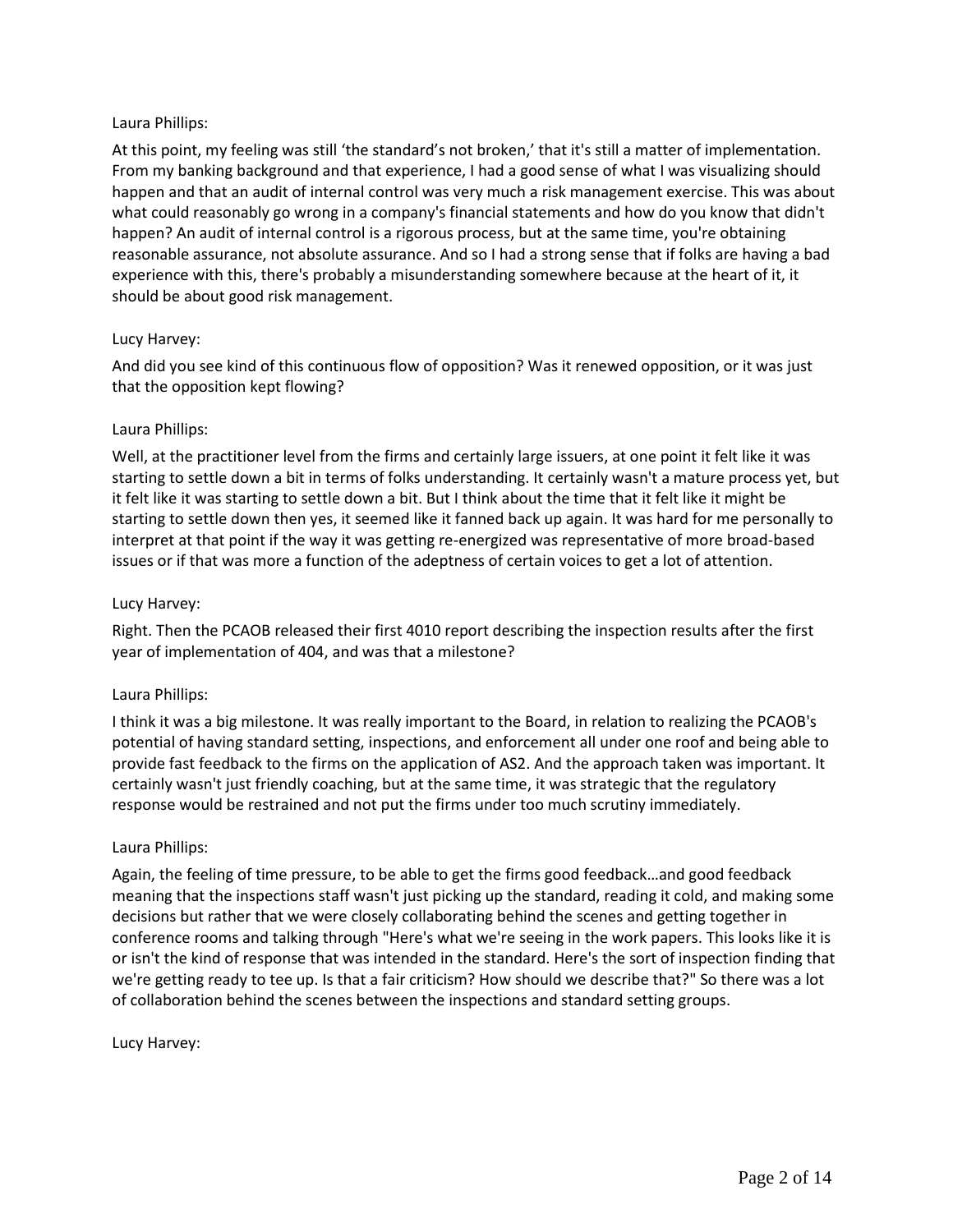But the criticism continues and SEC and PCAOB announced that they're going to have a joint round table and that's going to be May 10th of 2006. And did you have a sense then that changing the standard was kind of a foregone conclusion at this point?

### Laura Phillips:

I'm not sure completely foregone conclusion. Having the round table was an important part of the public record and the due process, but I think it was close to it. I think there was a sense already, and preparations underway, that that would likely be the outcome, that was likely what the public record would support coming out of the round table.

### Lucy Harvey:

Was there even more political pressure coming from the Bush administration at this point? SEC sources have said that "fixing 404" was one of President Bush's top priorities. So did you feel that?

### Laura Phillips:

I'm not sure about President Bush personally, but at this point it was the first time, yes, that the White House was involved. We had earlier exposure to committees of jurisdiction and were doing briefings for committee staff on House Financial Services and Senate Banking. Starting to undertake what became AS5 was the first time, at least at the PCAOB level, that there were White House briefings as well.

### Lucy Harvey:

And then whose decision was it to replace instead of amend AS2?

## Laura Phillips:

There was a lot of discussion behind the scenes about it at a technical level. There was a technical argument of 'what are you trying to signal about the magnitude of change?' When you think about the way FASB undertakes their standard setting or the AICPA, there's some threshold of change that you're looking to drive, and that gets signaled by whether it's an amendment to an existing standard or a whole new standard.

### Laura Phillips:

Regarding the magnitude of change that we were looking to drive, that was an interesting thing to get grounded in. It's signaling change, at the same time, there were parts of the audit of internal control that were being criticized unfairly. In an audit of internal control, you need to obtain reasonable assurance. It's not a by-product of the audit of the financial statements. For the folks at this point who were taking a run at trying to repeal the whole of 404, those voices were never going to be satisfied with any audit standard requiring reasonable assurance on internal control.

### Laura Phillips:

What became clear, and what ultimately carried the day, was look, that's really too subtle and too technical an argument. There's enough change that needs to be made and an important rebranding that needs to take place. What is the audit of internal control? It became very clear that the right thing to do was a new standard with a new number, a new title, and really completely new branding.

### Lucy Harvey: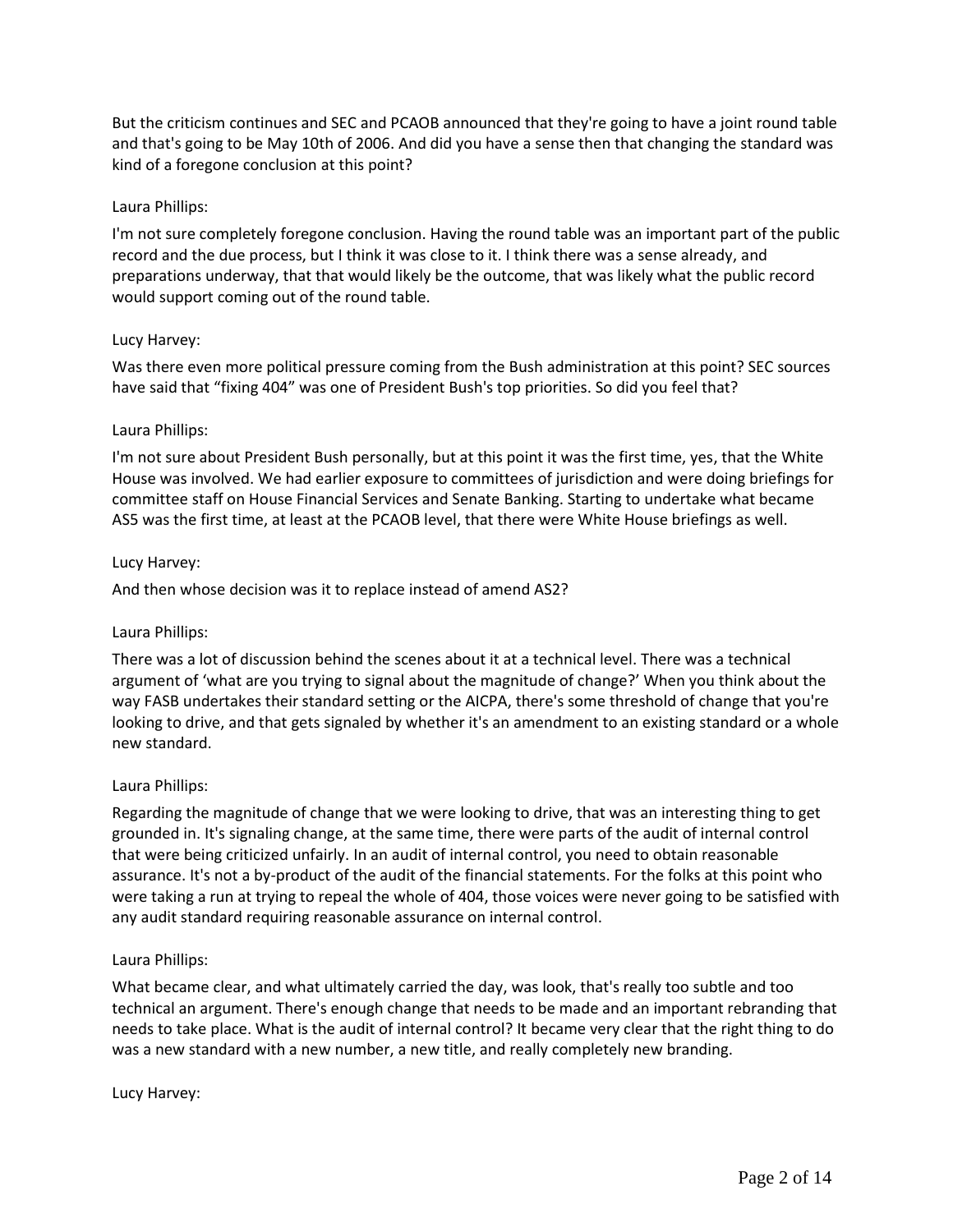### Were you overwhelmed at the idea of rewriting AS2?

### Laura Phillips:

Not at all. I was actually really glad I was still there. Coming in to the PCAOB, I never intended to be a career regulator. I intended it to be something developmental and short-term, that I would help out for a while. I was really excited that if the Board was going to undertake rulemaking to completely change the standard, that I was still going to be there, both to fix it, and to keep anyone else from breaking it. I know what was intended and why; I knew that what should be a good risk management exercise ought to be reasonable and healthy.

### Laura Phillips:

Both to have the opportunity to fix it and to keep anyone else from breaking it, I felt really fortunate that I was still there to be able to work on that.

### Lucy Harvey:

Why do people not understand that you actually wrote AS5?

### Laura Phillips:

On the adopting release, it lists the folks to call with questions. I'm a pretty low ego practical person. So folks asked me, at the time that we were getting ready to finalize the adopting release, whether I wanted to be listed. Keep in mind, it was already clear at this point that I was going to be leaving the Board. I'm a very practical person, and in my mind, it's not meant to be a roll of credits. I take it at its face, which it says who to call for questions, and I knew I wasn't going to be there for very long after it was released.

### Laura Phillips:

I said, "Don't put my name on it because I won't be here to answer questions." I had no idea that would create this misimpression that I wasn't involved with AS5, when in fact I was very much involved. I don't know if I had it to do over again, I probably would have said put my name on it, but don't put my direct dial line on it. Put the Board's main number so that someone could be quickly redirected, but it's fine.

### Lucy Harvey:

Yes. Why did you choose to leave the PCAOB at this time?

### Laura Phillips:

I felt like I was getting to a logical point of closure in the work that I was doing. As I mentioned, I had never intended to become a career regulator and at that point in time I also was starting to feel like internal control was starting to define my career. I was so much the face of the Board's internal control standards and they'd gotten so much attention. In many ways I'm fortunate, but at the same time, I didn't want internal control to define my career. That was part of why it all came together at the same time to feel like it was the right time for me to move on.

### Lucy Harvey:

They set a precedent for you, didn't they? By sending out a press release.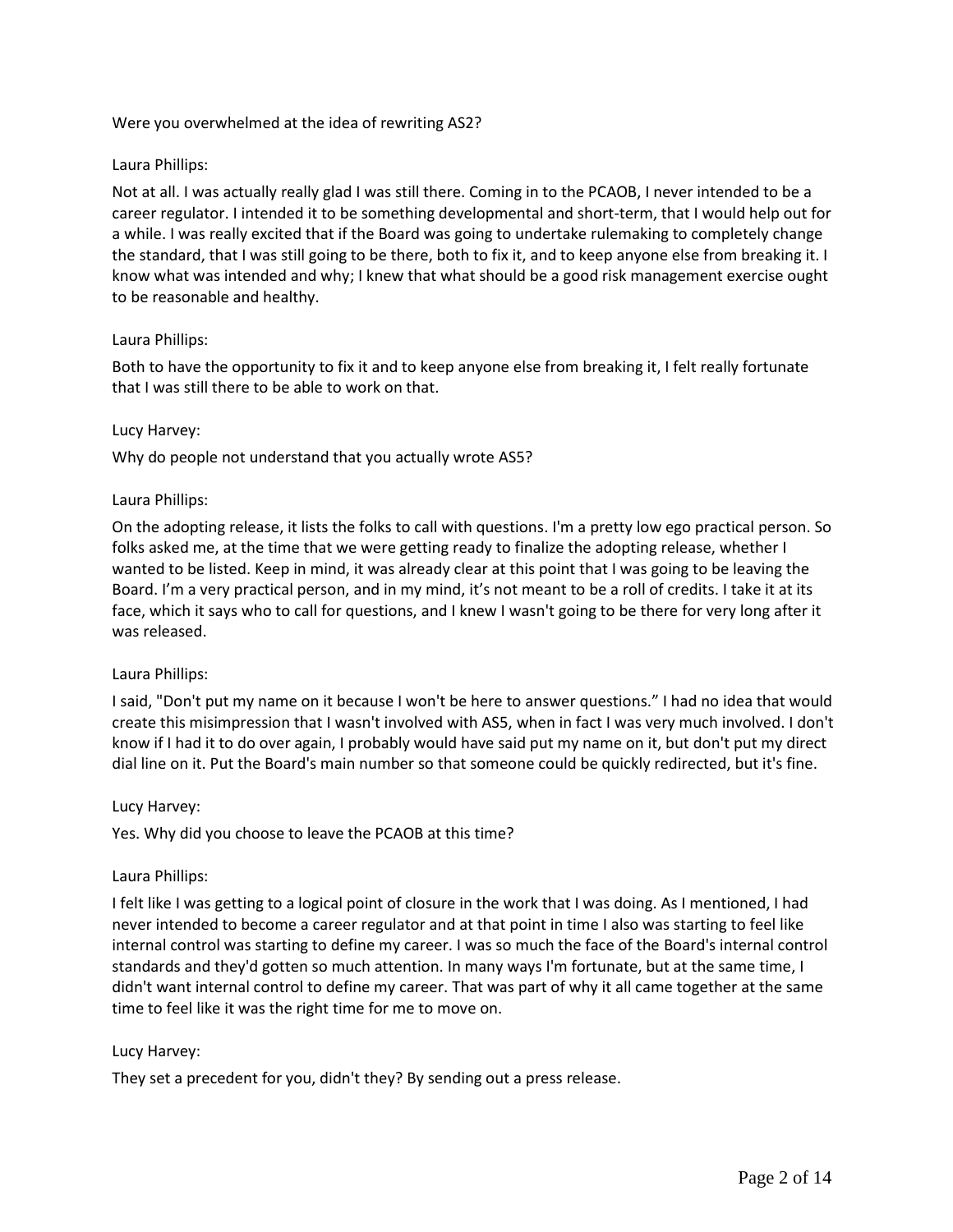## Laura Phillips:

It was really nice. Yes. So yet another precedent. I think I was among the very first of the original senior staff to leave. The press release was really nice, particularly because I was wanting to explore whether I wanted to go back to a firm or I wanted to go onto the industry side of things. I ultimately chose the industry side of things, but this exploration I wanted to do was going to involve recusals.

### Laura Phillips:

Not only was the press release a really nice public acknowledgement, it made the recusals easier. It took a little while for folks to understand though! That again, they should take it at its face. It was really meant to be open season for me to find my next step, and initially the reaction was a little slow. Folks thought maybe that was just a really nice gesture, but that I already had something lined up on the side.

### Laura Phillips:

So things were initially kind of quiet and my phone wasn't ringing until the word got out—No, nothing lined up yet; the release just meant open season.

### Lucy Harvey:

Right. They sent out a press release that said she is going to leave the board and so people could then be free to approach you.

Part of your responsibilities at the board were to hire staff. So what were you looking for when you were hiring for the PCAOB?

### Laura Phillips:

It wasn't just former national office folks. It really was much more about people who had a natural passion and energy for the Board's mission and had good communication skills. There's certainly both oral and written communications, with a demanding public speaking schedule, and then standard setting. Much of what's done there is needing to be good at written communications, but really it was much about attitude and aptitude, a willingness and interest to really become a standard-setting technician. But again, not necessarily somebody right out of the national office.

### Lucy Harvey:

And what were you looking for in your next move after the PCAOB?

### Laura Phillips:

I ultimately decided to make a pivot, which surprised me. There became two big differentiators: One was about personal risk taking and accountability and wanting to be responsible for a big public company's financial reporting and held accountable for that, and not fundamentally an advisor.

### Laura Phillips:

The other was about people development and having the opportunity to lead a really large team of people, which as you know, is hard to do in a traditional sense in public accounting based on firm structure.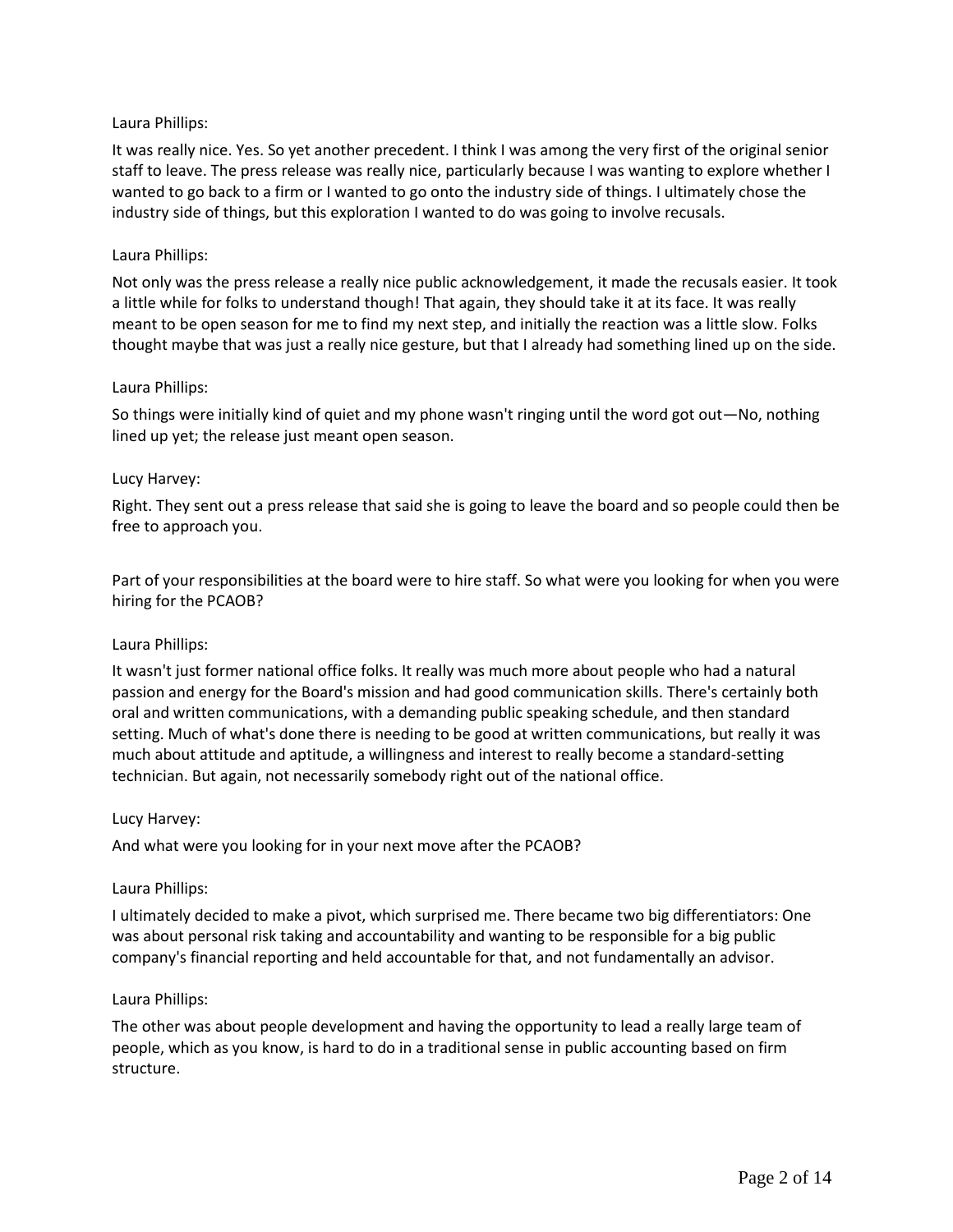## Lucy Harvey:

Is internal control still a big part of your life?

## Laura Phillips:

It is. It's turned into a continuing passion project of mine. One of the things that made me want to make that career pivot and get involved in public company controllership was time that I'd spent while I was on the staff of the PCAOB with FEI's Committee on Corporate Reporting. It's a national standing committee of FEI that's composed of about 45 chief accounting officers of really large public companies.

### Laura Phillips:

I've stayed involved with the CCR in one form or another ever since I've left the PCAOB. I'm a member now and have been chairing for the last few years an ad hoc working group on internal control issues. Last year, we issued for the first time two in-depth documents on ICFR insights on the new leases and CECL standards, and just last week, we issued the third document that is internal control insights on business combinations.

### Laura Phillips:

This is the first time that this sort of in-depth internal control guidance has been published that's been written by preparers, for preparers. A lot of folks have helped make these the successful documents that they are. There've been a number of CCR member companies that have invested a lot in terms of the core team working on that, as well as the broader CCR. Also, their auditors have provided input and feedback. The FEI staff has been a huge help and we've had other stakeholders provide key input. It's been really wonderful how supportive the whole community has been in trying to make those successful.

### Lucy Harvey:

And did your experience at the PCAOB change you professionally?

## Laura Phillips:

Oh my gosh, yes. It was even more formative than I expected. I put spending time in Washington maybe somewhat on par with doing some kind of international experience, because it really is quite its own environment in terms of how politicized everything is and how does the government work. It is an amazing experience. Broadened my network so much. Put me on a changed career path that I didn't expect.

### Laura Phillips:

Taught me so much. Coming in, I felt well prepared to really add value and make a positive difference based on my background and heading into standard setting. At the same time, I had so much growing up to do; I matured so much while I was there. I'm really fortunate.

### Lucy Harvey:

And I think you made a big difference while you were there. I know they feel that way.

Laura Phillips: Thank you.